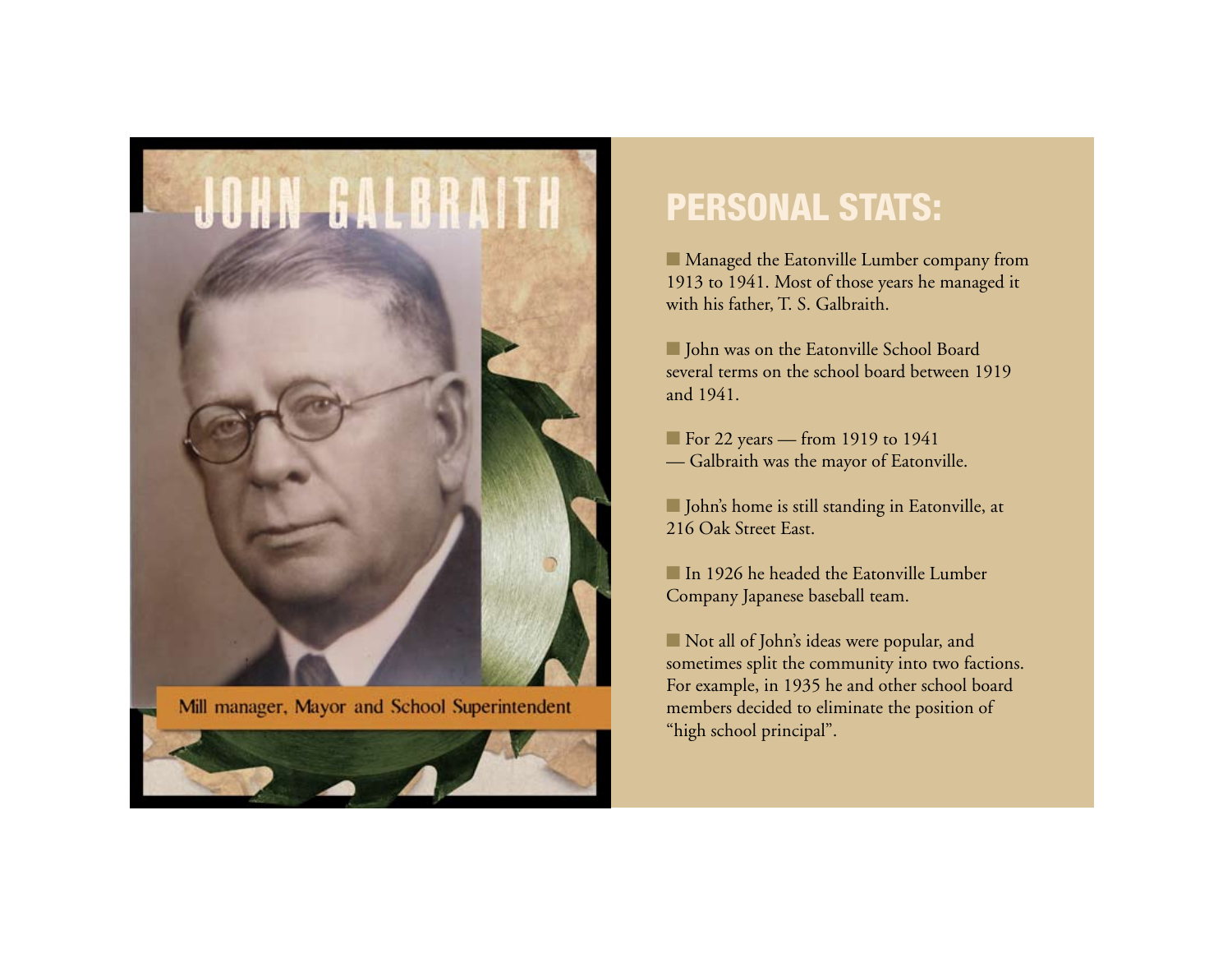

## **PERSONAL STATS:**

Born: 1886 in Ohio

Didn't grow up in a "timber" family.

In 1906 (20 years old) he arrived in Oregon and only 5 years later he had created and was running West Fork Logging.

**Lived in Mineral, Wash.** 

■ Murray started buying up timberland in 1913.

**He was a Captain in World War I.** 

In 1938, his controversial (and now common) logging method called "selective logging" caused a stir. People flocked to Mineral to get a look.

**n** Murray's logging method led to a meeting with President Franklin D. Roosevelt (FDR) to discuss reforestation in New York state.

■ His 100,000-acre ranch in eastern Washington made him the largest private landowner in the state.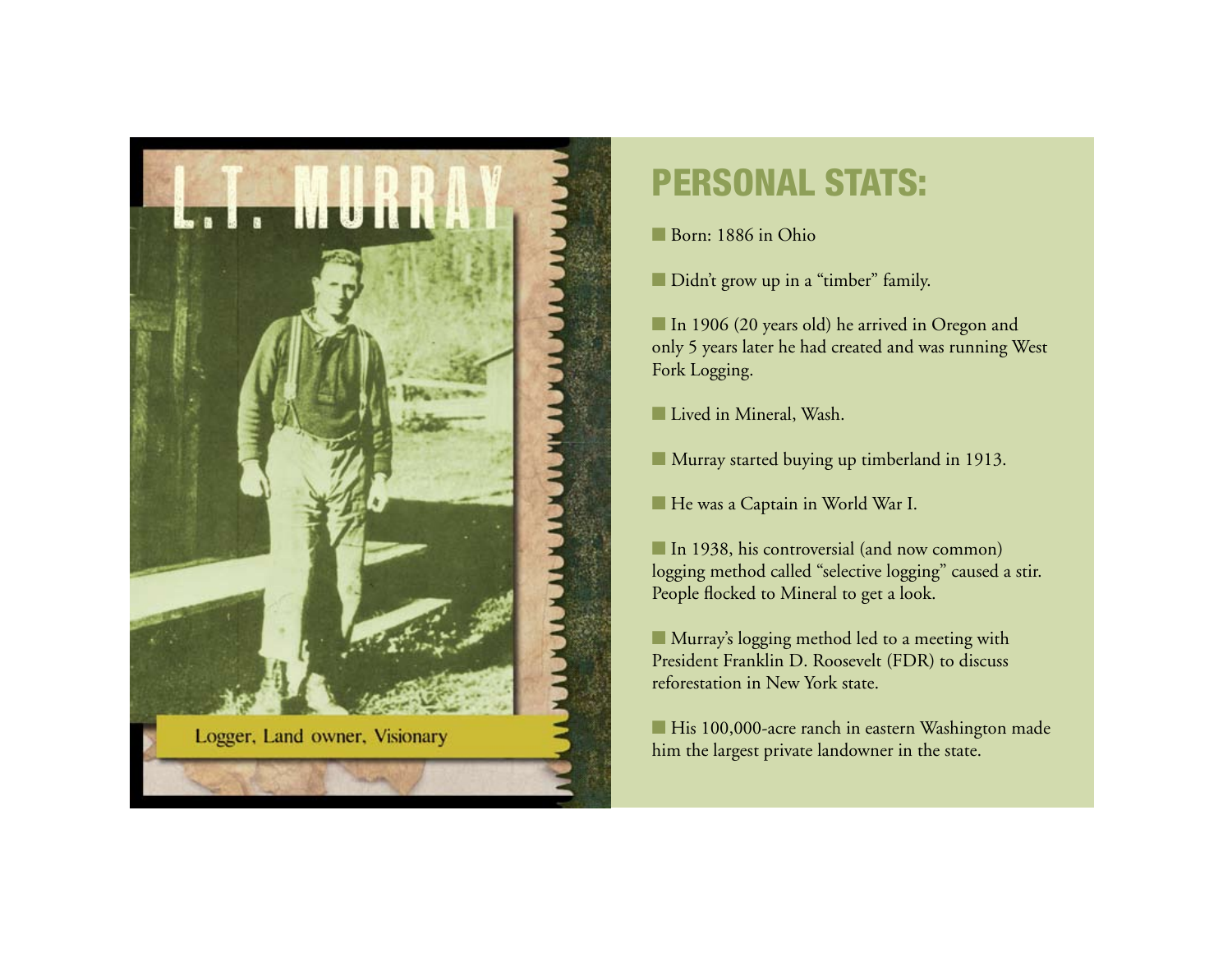## **FACT OR FIGTION? MINERAL HAD THE LARGEST TREE IN THE WORLD.-**

THAT'S A really big tree! FACT: The Fir tree was 225 feet high, 48 feet around and over 15 feet in diameter. The first branch was 90 feet in the air (the average telephone pole is only 60 feet high). It was estimated at 1,200 years old and if milled would produce 125,000 board feet — enough wood to build 41 three-bedroom ranch style homes.

In the early 1900s the tree was a favorite spot for picnics. Over the years thousands climbed it, carved their initials in it and left calling cards in one of the tree's holes.